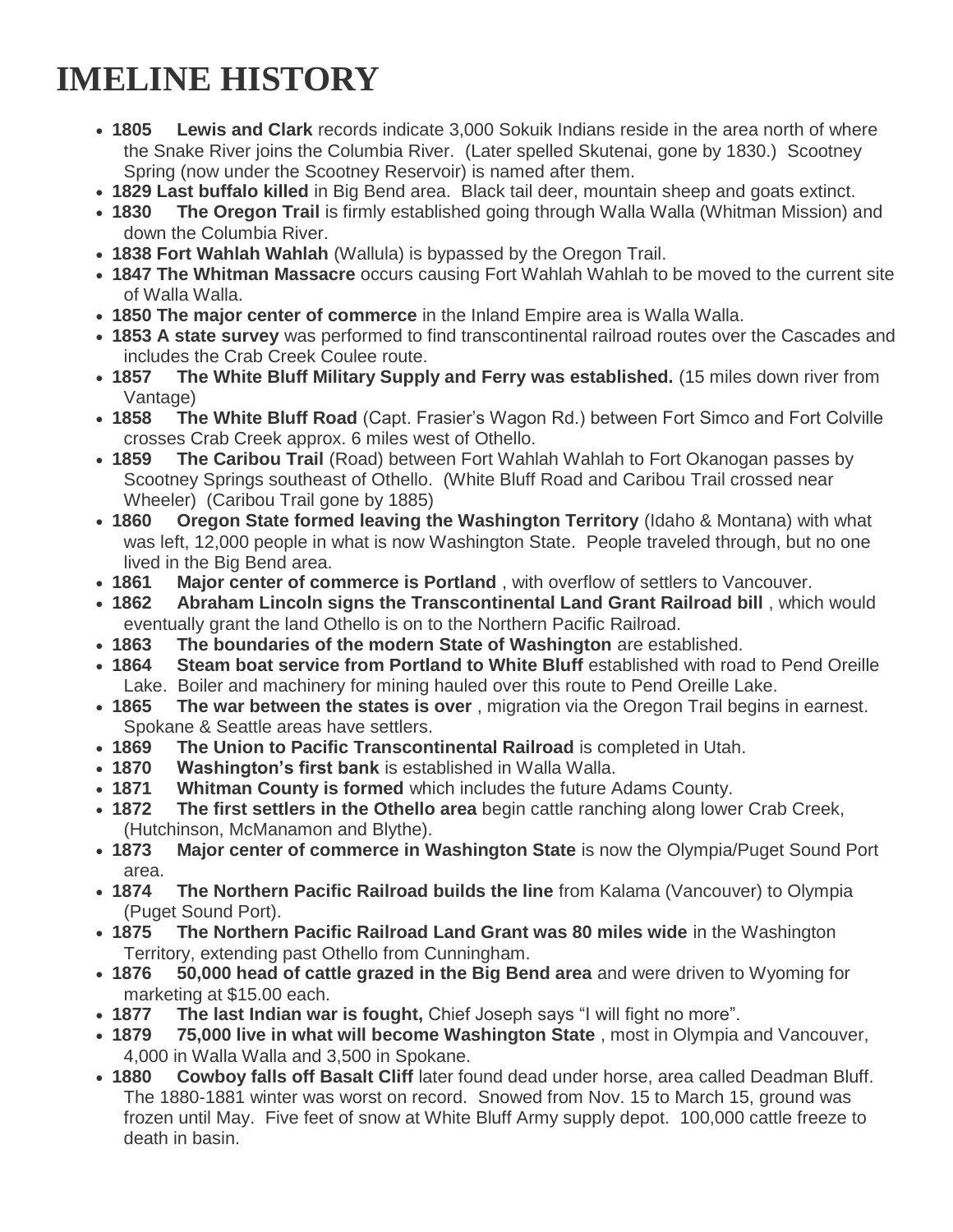- **1881 Northern Pacific completes the Pend Oreille Line** from Wallula to Lake Pend Oreille over Providence Hill south of Lind headed for the mines in north Idaho. Spokane had 5,000 people.
- **1882 Adams, Franklin and Whitman County are formed** with their present boundaries. \$167,000 valuation, \$1,169 assessed.
- **1883 The Northern Pacific completes the line from Lake Pend Oreille** to Lake Superior creating the second transcontinental railroad.
- **1884 Union Pacific joins the Oregon Railway Navigation Company** at Wallula (Oregon Trail Route) reducing travel time on the Oregon Trail from five months to five days (third transcontinental route).
- **1885 Northern Pacific opens Pasco to Yakima Line.** Six million sacks of wheat hauled from Walla Walla area to Portland & Tacoma, rail gridlock throughout Pacific Northwest system. Rail reaches town of Three Forks and changes name to Pullman (after the elegant Pullman railroad cars).
- **1886 Final route of Northern Pacific goes over Stampede Pass** to Tacoma. Seattle has 10,000 people, commits to build their own railroad via Snoqualmie Pass and begins to build from Seattle and Spokane.
- **1887 Northern Pacific granted 40 million acres** of land and becomes the nations largest nongovernmental landowner. Northern Pacific begins to build the Ellensburg, Columbia and East Railroad to Well #7 (Lind) to reduce travel time (through the Crab Creak Coulee). Tacoma's commerce twice that of Seattle. Stampede Pass tunnel completed 2.2 miles long.
- **1888 Northern Pacific builds** from Spokane to Davenport, Wilber and Coulee City wheat land to compete with Seattle, Lake Shore and Eastern. First Adams County jail/courthouse in Ritzville, cost of \$3,700. Hatton post office established (closed in 1975).
- **1889 Washington State obtains state hood** with 350,000 people. Seattle, Lakeshore and Eastern reach Snoqualmie Falls from west and almost to Davenport going east but stalled in battle for right-of-way north of Dry Falls.
- **1890 Tracks and bridges ordered** for Ellensburg and North Eastern through Othello area. The great Seattle fire cripples Northwest economy.
- **1891 Right-of-way war** north of Dry Falls ends with the Northern Pacific purchasing the Seattle, Lakeshore and Eastern Railroad and cancels the Ellensburg/Lind cutoff project. Half of the Walla Walla wheat crop rots before getting shipped to the coast. Washington State University is formed, in Pullman.
- **1893 The Great Northern** reaches Seattle from St. Paul, a 72 hour trip (\$35.00) (fourth transcontinental line). Railroads haul 95% of all freight in U.S. Worldwide economics collapse. NP and UP go into receivership.
- **1894 The final Northern Pacific Land Grant** including the area around Othello was granted for a total of 2 million Washington State acres. (Every other section in 80 mile wide strip through territories.) (1/2 of Adams County owned by NP.) End of cattle era. Bunch grass gone, 25,000 wild horses eating range grass in basin.
- **1895 Wild horse round up** near Scootney Springs. Wheat sells for 18 20 cents per bushel.
- **1896 Annual Fourth of July picnic** started at Crab Creek. Hatton is nearest post office and rail station.
- **1897 The Alaska Gold Rush** , Washington State has 500,000 people. After gold rush, the main use of the Puget Sound was export/import from Orient and lumber to California.
- **1898 Seattle Northshore and Eastern tracks west of Spokane removed.** Between 1890 and 1900, Ritzville averaged 12-1/2" of rain, 22 bushels of wheat and 75 bushels of potatoes per acre.
- **1899 White Bluff Ferry** replaced with two horse powered unit. Cunningham gets post office (closes in 1985).
- **1900 Last Indian uprising.** Wanapum Indians did not like white men grazing along the "Crab Creek Sink" between Corfu and Columbia River. Adams County exports 5 million bushels of wheat.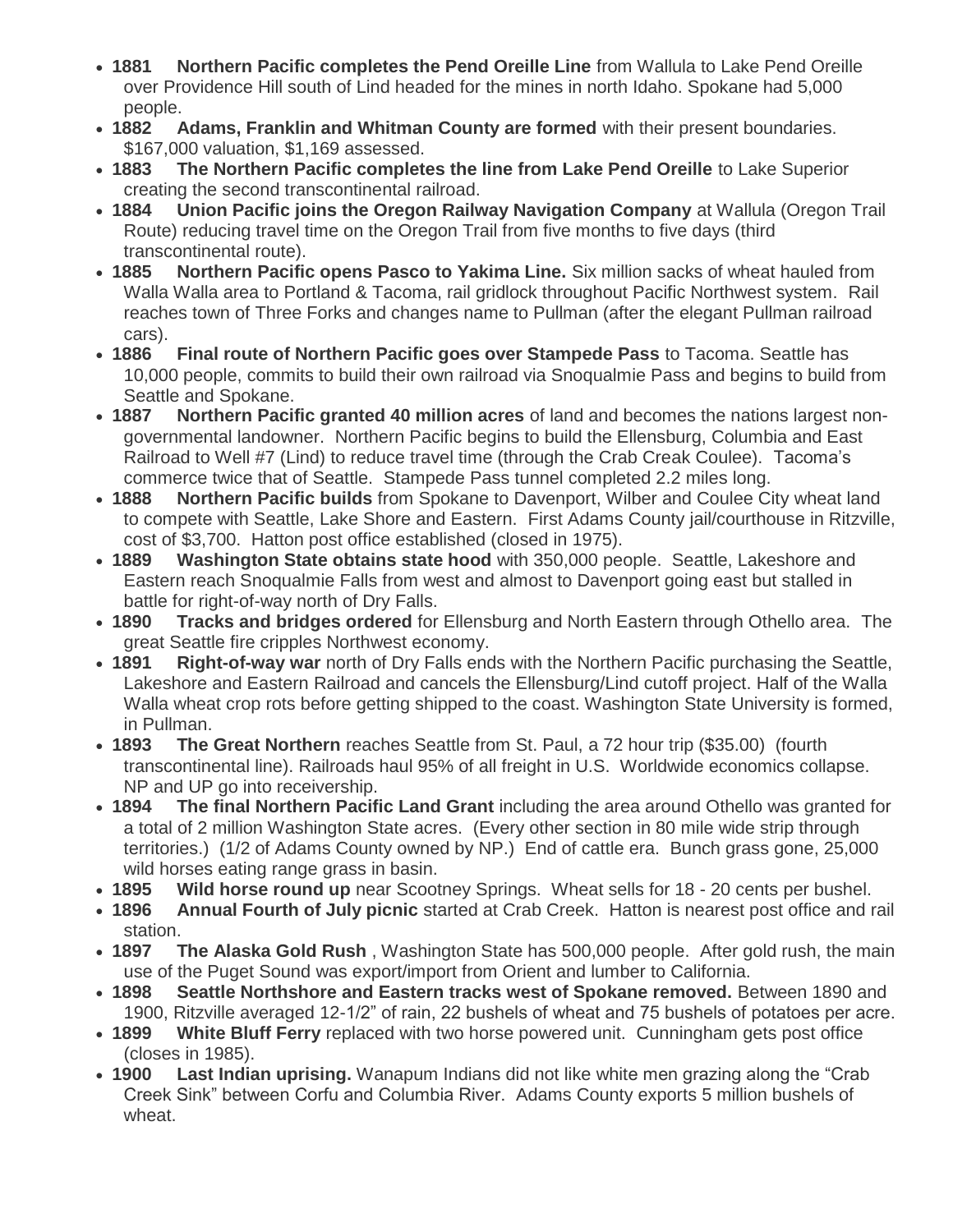- **1901 Homesteaders began to arrive** in the arid Columbia Basin May, Adams, Barton, Lee, Reynolds, Morgan, Lucy, Hays, Drumheller, Damen, Michel, Rayburn. Ritzville exports more wheat than any other town in world, 2 million bushels in 1990 boxcars.
- **1902 One room school** , home post office and general store called Billington for 18 to 20 homesteads, was established 6 1/2 miles southeast of the future Othello site. Renamed Hamlet in 1906; closed in 1907. 50 million bushels of wheat from Inland Empire sold for 50 cents per bushel. (Averaged 40 million for next 30 years).
- **1903 96% pure silica mine** 3 miles northeast of Billington closes for good having shipped only 2 rail cars from Hatton in 1898. Othello school opens in small house near where 14th and Main will be built. US Reclamation Service declares Columbia Basin Irrigation impractical.
- **1904 Othello home post office** opens April 15, 1904 near 14th Avenue (some say 4th Avenue and Main Street in December 1, 1904). Is a Star Route from Cunningham. SP&S Railroad started from Spokane to Portland (Jim Hill)
- **1905 Othello is put on the state map.** White Bluff Road improved from White Bluff Ferry to Corfu. (Can still see the switch back road on the north side of Saddle Mountain.)
- **1906 Chicago, Milwaukee, St. Paul and Pacific Railway** (Milwaukee) buys right-of-way through the basin for the high price of \$25.00 an acre! Pay homesteaders to help grade roadbed, saved many starving farmers from leaving land. Grandma Adams passed away.
- **1907 Milwaukee construction crews** arrive in Othello from Lind. Drills well and improves ice cave near Smyrna for storing crew provisions. Town site for a division point is platted by Milwaukee Land Company. Name of near by post office used for railroad town site. Post office moves to 1st and Main Street. Too cold to travel for burial at Cunningham, buried at homestead and begins what became American Legion Cemetery along Highway 17. (Hard layer makes digging difficult, replaced in 1960.)
- **1908 Forty families in Othello.** Six blocks east to west, 5 blocks north to south. Northern Pacific builds a spur from Connell to the Coulee City Line and plats Bruce six miles east of Othello, builds water system. Cunningham paper moves to Othello (Outlook Times). Two story brick school enlarged in 1924, removed in 1953 to build current football field. Presbyterian Church started (current museum).
- **1909 Milwaukee completes the line from Wisconsin to Puget Sound.** This was the first true great lakes to the Pacific rail line. First train, June 11, stalled in Warden due to dust storm. White Bluff Road closed. Direct mail service for Othello via railroad postal service. (Railroad did not go to Spokane.)
- **1910 Town of Othello incorporates.** City plat and water system given to the City. One million people in the state. 400 in Othello.
- **1911 Nation's last homestead land grants** in "Pot Holes Country". (Danielson)
- **1912 Hotel is built in Othello** on Larch Street. (Old Hotel & Art Gallery)
- **1913 The Milwaukee runs passenger trains** over the Oregon/Washington Railroad Navigation Company tracks into Spokane. Chicago - Seattle - 60 hours.
- **1914 U.S. enters W.W.I. Washington State** has more main line rail than any other state west of Mississippi. Spokane has five major rail servers. Adams County has four railroads.
- **1915 The Panama Canal** was completed. Transcontinental rail freight drops in half. Trackage not installed on bed graded east of Schrag. Milwaukee begins to lose business.
- **1916 Rayburn Ranch House** (first big ranch house) started at Rayburn Road and Highway 26. (Moved to Booker & Foley Road in 1975 and rebuilt.)
- **1917** First wild jackrabbit drive organized. People walking in 5 mile wide line between Crab Creek and Saddle Mountains.
- **1918 The end of the wet era** (10" 15" of rain for last 30 years). Wheat crops drop to 1/10 of "normal production". W.W.I ends.
- **1919 First cross state electrical** tie between Puget Power and WWP occurs at Taunton. The Columbia River Basin Commission is formed to evaluate possible irrigation. Othello Milwaukee Round House burns to ground, 8 engines lost. Building replaced with brick one.
- **1920 Milwaukee completes electrification** between Tacoma and Othello. The Milwaukee is the most modern and efficient railroad in world.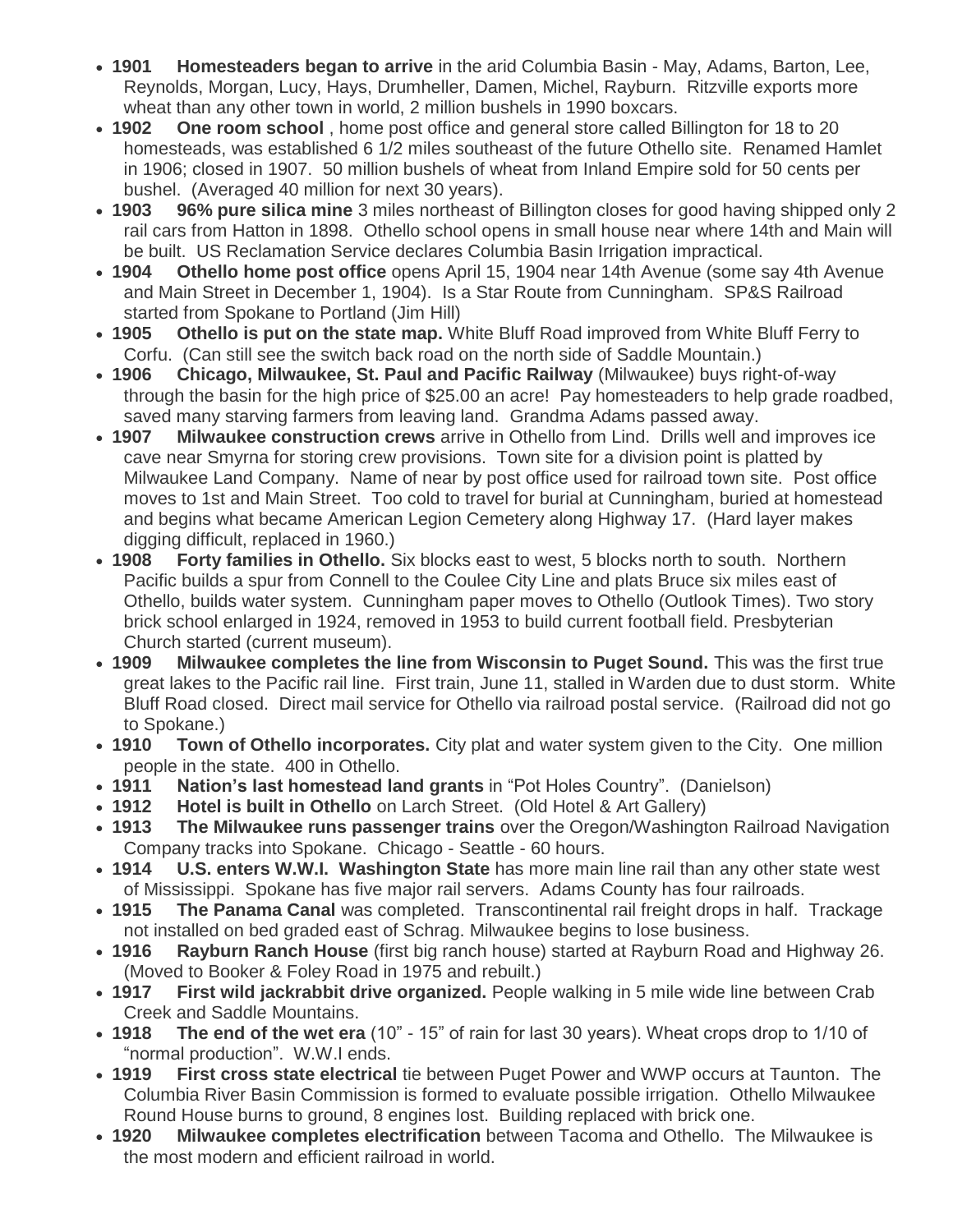- **1921 The 650 people in Othello** now stabilizes to 450 for next 30 years (until water comes).
- **1922 The diesel engine facilitates** larger dry land farms and larger trucks.
- **1925 Columbia Basin Irrigation League** is formed.
- 192? The railroad cafeteria opens in the north half of the 25' x 125' depot building. Located 200' south of Main Street on the west side of the mainline. Known as the Beanery, the crew cafeteria was open to the public and was known for it's hardy meals for a reasonable price. 8' wide boardwalks were built from the end of the sidewalk on Main Street to the passenger platform between the depot and mainline. Section houses and bunk houses were scattered all around the rail yards between the stock yards, ice and coal houses, freight and passenger depots, round house, wheel shop, fueling and sanding stations, etc.
- **1928** Milwaukee goes into receivership. Beginning of a drought. 3" 6" rain for 5 years.
- **1929 Great Northern opens** the longest tunnel in the world, 7.7 miles under Steven's Pass, becomes more competitive with Northern Pacific and Milwaukee. Railroads and Othello enjoy financial prosperity until financial collapse of 1929.
- **1931 Electricity comes to Othello** homes and businesses via WWP line to Taunton.
- **1933 Grand Coulee Dam** is authorized. Columbia River lock system begins to compete with railroads for Inland Empire wheat.
- **1935 Grand Coulee Dam design** changed to be high dam. The high speed Milwaukee "Hiawatha" passenger service begins through Othello.
- **1940 James Hill's son** , Samuel Hill, opens Mary Hill Museum.
- **1942 Grand Coulee Dam** is completed.
- **1945 There are 2 million** people in the State of Washington.
- **1948 O'Sullivan Dam completed.** Largest rock fill dam in world (no water anywhere around the dam site). Bureau of Reclamation locates district office in Othello.
- **1949 Big Bend Power** to service United State Bureau of Reclamation federal buildings and Radar Base and brings line 16 miles from southeast and extends line through town on 7th Avenue.
- **1951 The Radar Base** is established on Saddle Mountain south of Othello. 637th Radar Squadron - 200 men. Big grass fire north of town. Ambulance train to Ellensburg makes and holds speed record for line. (Two men die of burns.)
- **1953 First irrigation water** arrives in Othello area.
- **1955 Highway 26 built,** replaces King Street. Overpass built over Milwaukee at Othello and Northern Pacific near Lucy Road. First hard surface road in area.
- **1956 Highway 17 finished.** A new mechanical icehouse and icing platforms on railroad are built north of Othello.
- 1957 Othello Community Hospital opens with 16 beds. It takes 44 hours to go from Chicago to Seattle via railroad, twice as long by car.
- **1958** Othello Ice and Cold Storage, Othello's first industry, begins producing ice for railroad and local produce.
- **1959 City delivery of mail** started in Othello. The Titan missile sites were constructed in Royal City, Warden and Batum. Part of the northern protection system. These three sites each with three missiles were decommissioned by 1964.
- **1960 2,669 people in Othello** , end of rail postal service. Othello is a Star Route again.
- **196? The three story wood bunkhouse** is built on Broadway to house the crews between runs from Seattle and Avery, ID.
- **1961 First frozen food company,** Othello Packers, begins processing peas, carrots and corn. (south end of Simplot) End of Chicago-Seattle passenger rail service through Othello.
- **1964 Chef Ready french fry** plat starts operations (McCains).
- **1968 End of express parcel** shipping by railroad.
- **1971 Amtrak formed by U.S. Government.** Pasco nearest station to Portland/Spokane. Ephrata nearest station to Seattle/Spokane.
- **1973 Radar Base** deactivated.
- **1977 1/3 of U.S. freight** hauled by railroads, half of basin's grain. The rest goes by truck/barge. Milwaukee Railroad files bankruptcy.